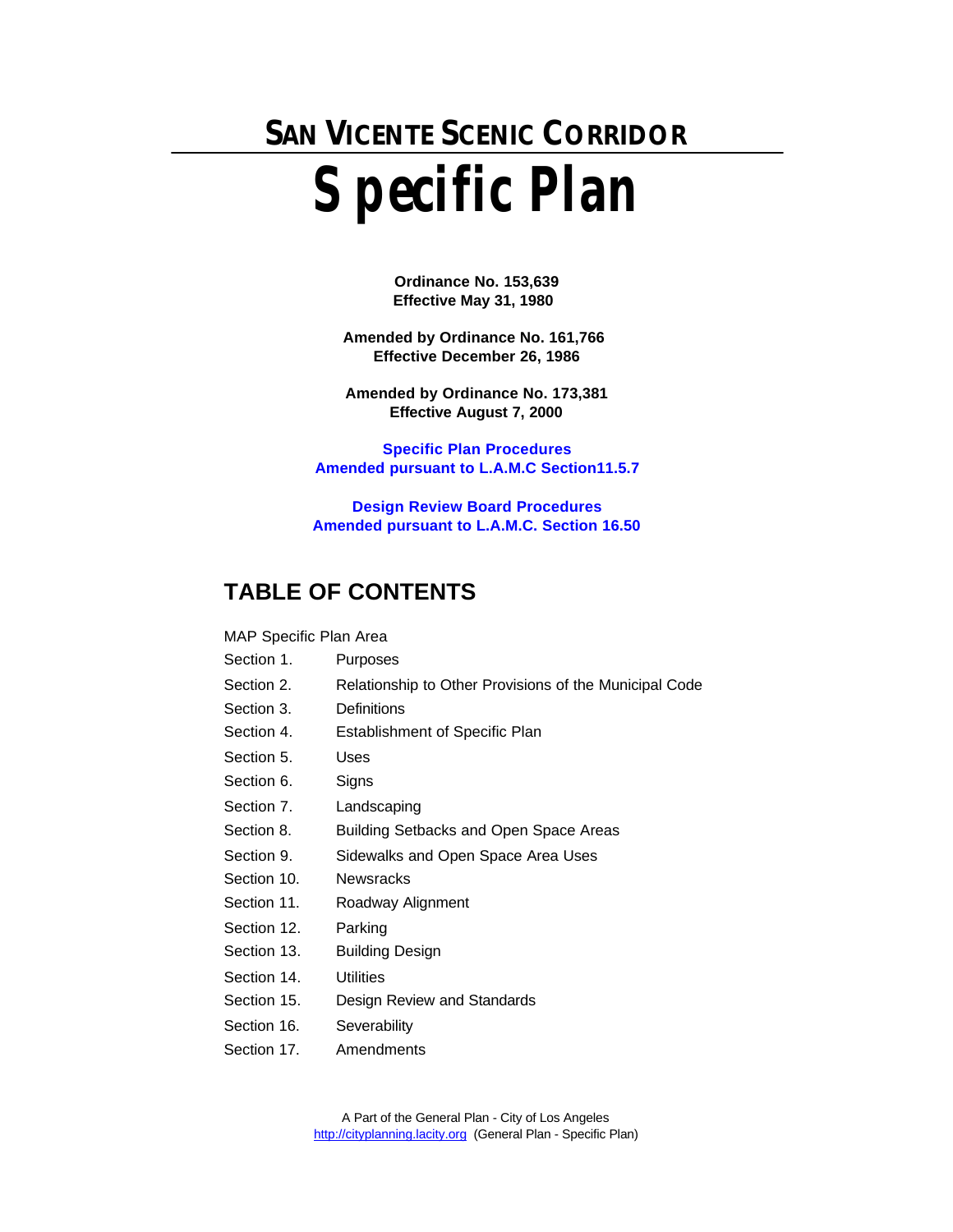# **San Vicente Scenic Corridor Specific Plan**



Note: Zones are Indicated for Reference Purposes Only

ft

N

 $400 \overline{\phantom{0}}$  800

0

## **SPECIFIC PLAN AREA**

*Prepared by City of Los Angeles Planning Department • Graphic Services Section • June, 2000*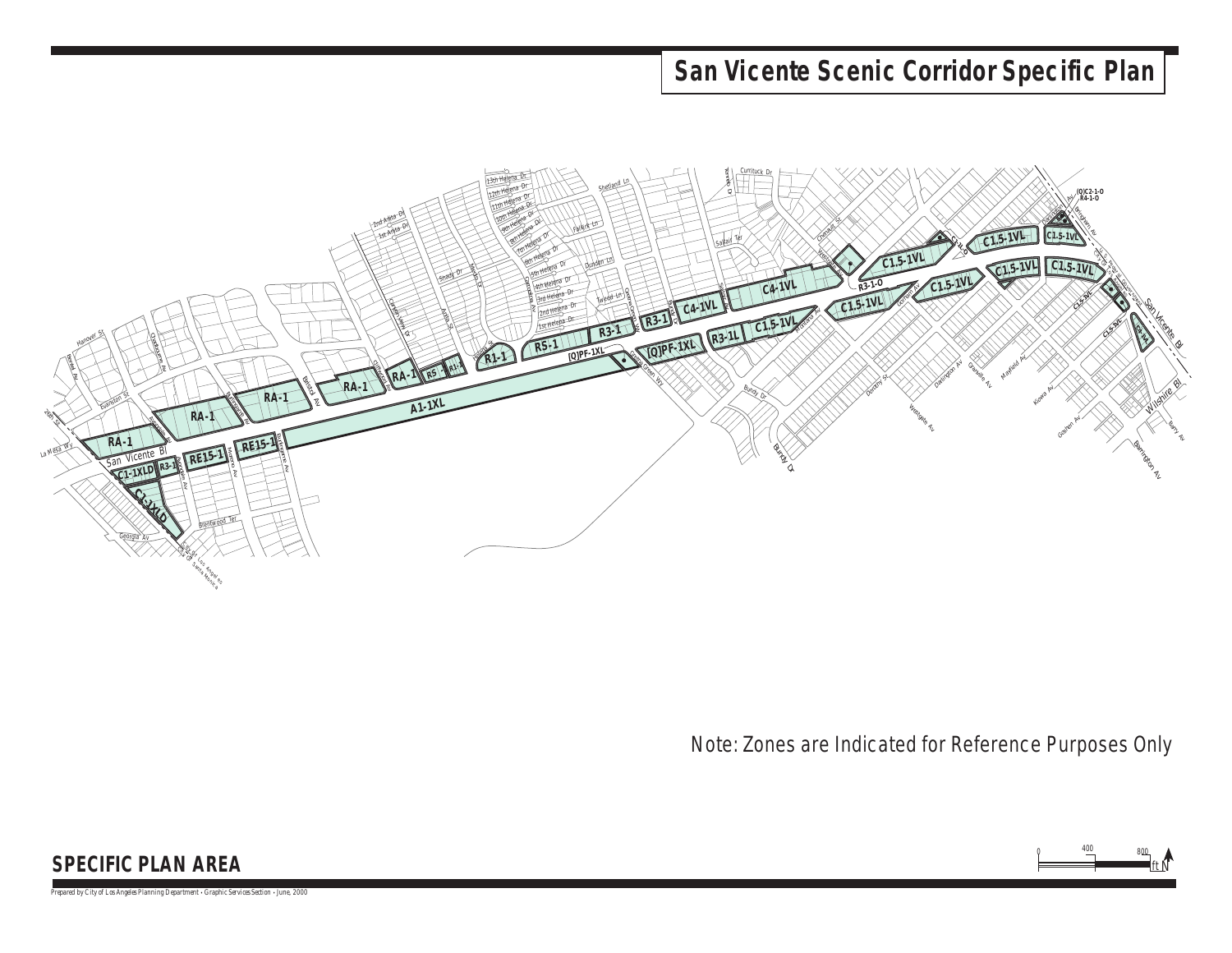# **SAN VICENTE SCENIC CORRIDOR SPECIFIC PLAN**

WHEREAS the San Vicente Scenic Corridor Specific Plan was created by Ordinance No. 153,639 and has been in effect since May 31, 1980; and

WHEREAS implementation of the ordinance has helped to preserve and enhance the ambiance and scale of the Corridor as intended by the City Council; and

WHEREAS the Corridor has traditionally served the Brentwood community by providing needed personal services and retail sales; and

WHEREAS recent development projects have replaced such retail sales and personal service uses with commercial office buildings which lack pedestrian scale and pedestrian amenities; and

WHEREAS such a trend threatens the survival of the Corridor as a pedestrian-scaled neighborhood and community-oriented commercial area; and

WHEREAS it is deemed to be vital to the Corridor to limit such a trend and place reasonable controls on uses, building design and amenities permitted in the future development of the Corridor; and

WHEREAS development along the boulevard should preserve, protect and encourage retail shops and personal services and grocery stores on the ground floor of buildings for the benefit of the local community; and

WHEREAS a specific plan should regulate commercial uses and eliminate undesirable uses for the benefit of the local community; and

WHEREAS development should encourage the use of San Vicente Boulevard over extended hours by the local community; and

WHEREAS development should enhance the beauty of the Scenic Corridor; and

WHEREAS development on San Vicente Boulevard should be encouraged to be compatible with the surrounding residential neighborhood; and

WHEREAS the owners of commercial and parking properties along San Vicente Boulevard should be encouraged to provide open space, landscaping and pedestrian orientation; and

WHEREAS more adequate parking should be provided;

NOW THEREFORE:

### THE PEOPLE OF THE CITY OF LOS ANGELES DO ORDAIN AS FOLLOWS: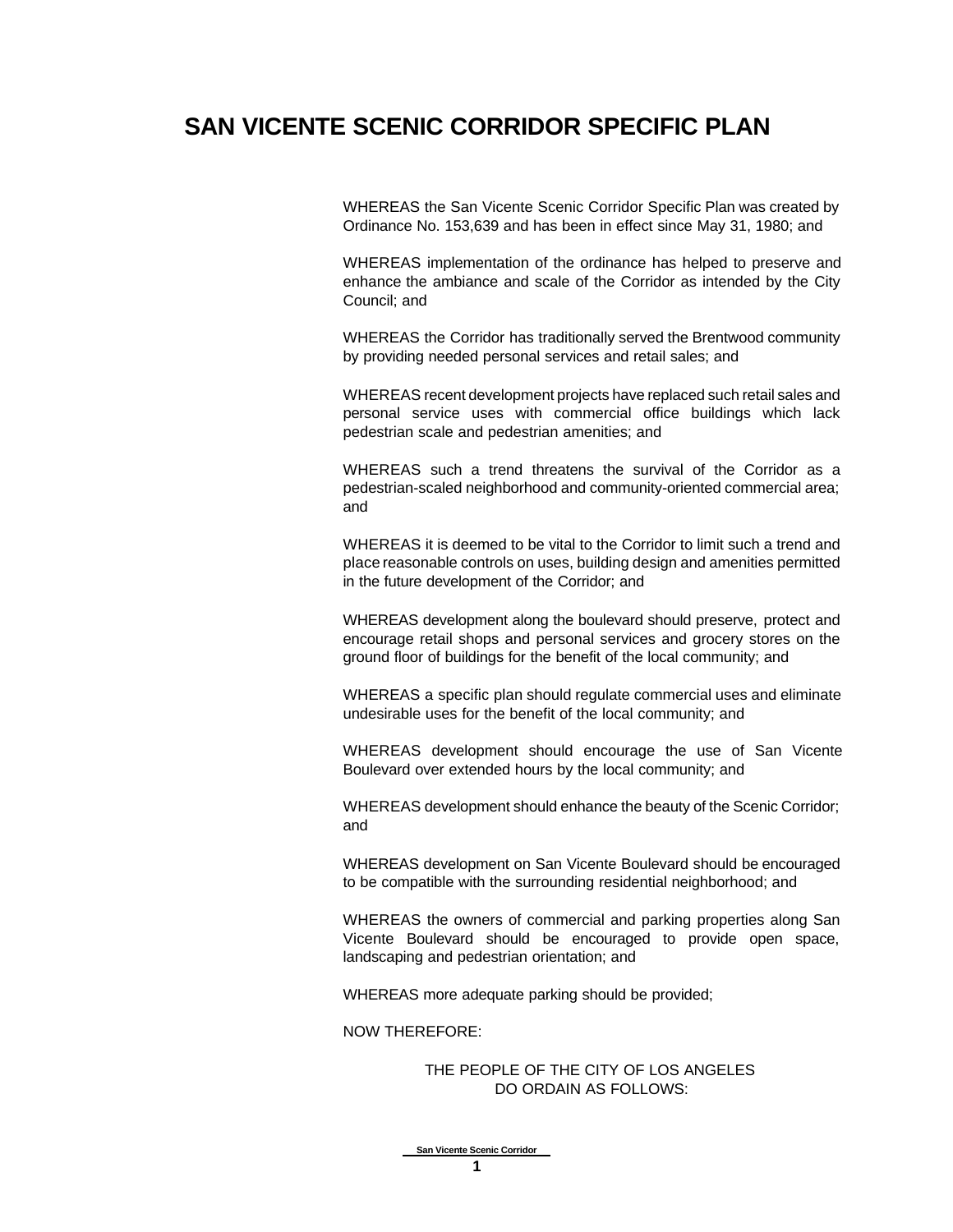### **Section 1. PURPOSES**

This Scenic Corridor Specific Plan is hereby established to implement expressed policies mandated by the Scenic Highways Plan and the Brentwood-Pacific Palisades Community Plan, two portions of the City's General Plan. According to the policies of the Scenic Highways Plan, the provisions of this Plan are individually tailored to address the unique character of the designated Scenic Highway, San Vicente Boulevard. As such, specific criteria are established to guide the ongoing and future development of that portion of the City of Los Angeles as shown on the accompanying Specific Plan Area Map. It is the purpose of these design and development standards to provide appropriate measures for maintaining the existing ambiance of San Vicente Boulevard, preserving and enhancing the inherent beauty and value of its landscaped median strip, and assuring that commercial signage along the Boulevard is appropriately scaled and properly placed so as not to dominate the existing streetscape.

The San Vicente Scenic Corridor is one of Los Angeles' few pedestrianoriented scenic highways comprised of commercial development which is well used by the community it serves. Retail sales and personal services are provided to local residents in a pedestrian-scaled environment with special qualities such as widened sidewalks, many small plazas and generous amounts of parking that have consistently generated vitality, diversity, and interest and ultimately success. However, recent projects have begun to replace the retail shops with larger scale office buildings in which ground floor space is typically dominated by financially oriented services. As a result, ground floor retail is being systematically displaced by commercial buildings which lack diversity, pedestrian scale and pedestrian amenities. If this trend continues, the pedestrian appeal of the Boulevard and the retail-oriented services offered to the community will be seriously curtailed. In addition, the displacement of the small retail shops and neighborhood services is forcing the residents of the surrounding neighborhoods to go elsewhere for these goods and services. This represents counterproductive development which adds unnecessarily to increased traffic and its resultant impacts.

### **Section 2. RELATIONSHIP TO OTHER PROVISIONS OF THE MUNICIPAL CODE**

A. The regulations of this Specific Plan are in addition to those set forth in regulations of the Municipal Code of the City of Los Angeles and do not convey any rights not otherwise granted under such other regulations, except as specifically provided herein. Wherever this Specific Plan contains regulations which differ from or conflict with regulations contained in Chapter 1 of the Los Angeles Municipal Code, the Specific Plan shall prevail and supersede the applicable regulations of that Code.

### **Section 3. DEFINITIONS**

For the purposes of this ordinance only, the following words and phrases shall be defined as follows

**Bar** - An establishment operating primarily for the purpose of selling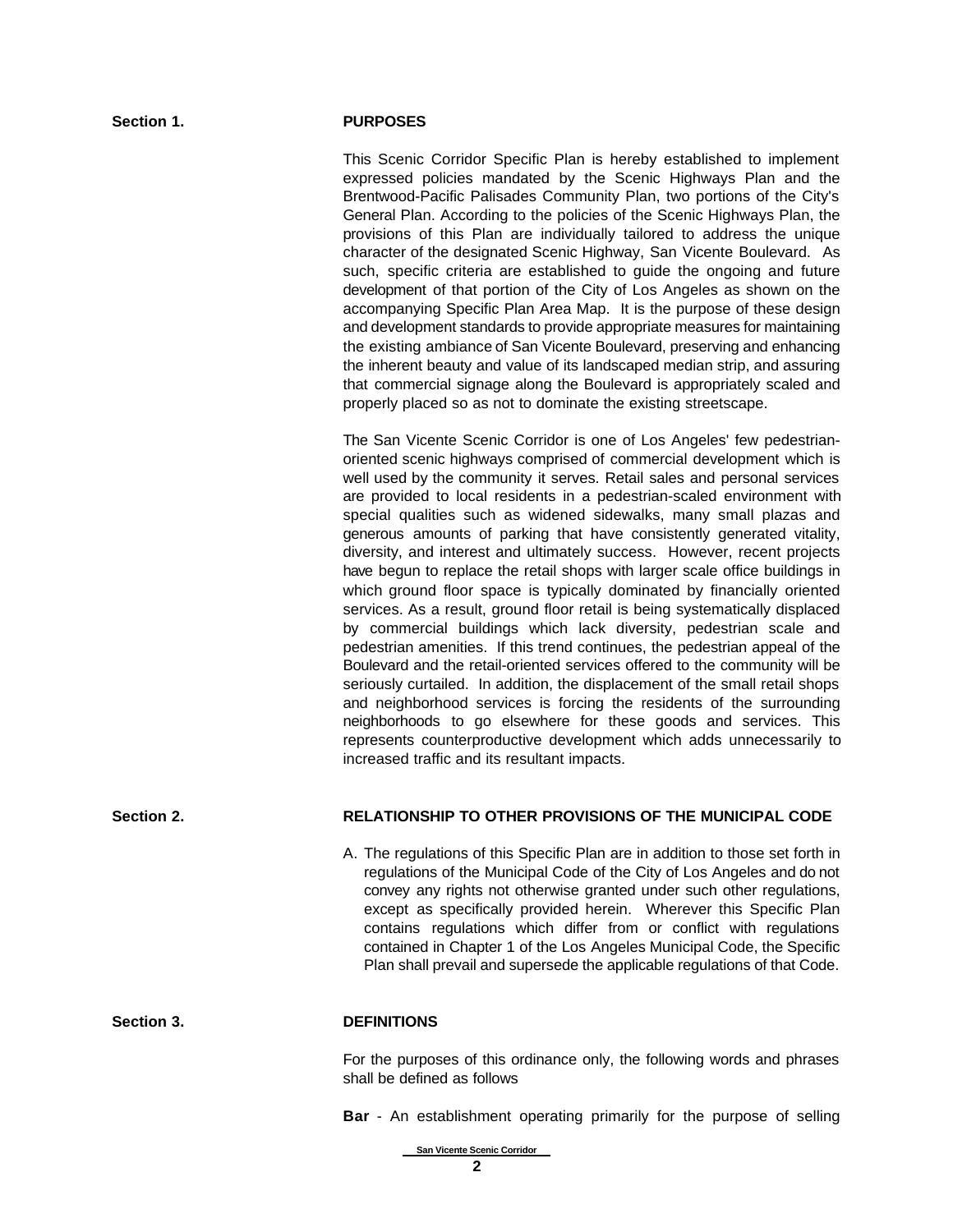alcoholic beverages to be consumed on the premises.

**Billboard** - A sign, structure, or device used for outdoor advertising purposes or to attract the attention of the public relative to products, services or uses other than those provided on the premises.

**Block** - All lots contained within one of the four numbered areas set forth on the Map herein.

**Building Identification Sign** - A sign containing the name and/or address of the building to which the sign is attached.

**Business Identification Sign** - A sign containing the name of the business conducted and/or the names of the products sold or services offered on the premises where the sign is located provided that business identification signs shall not include signs on the exterior windows or doors of any premises.

**Community Service Sign** - A sign depicting on at least 3/4 of its sign area, the time, date, temperature, and/or community news and events.

**Coral Tree** - Botanic generic name Erythrina caffra.

**Financially-Oriented Services** - Services including, but not limited to banks, savings and loans, thrift associations, real estate offices, insurance companies, brokerage firms, escrow offices, title insurance, and financial advisors, such as CPA's.

**Floor Area Ratio** - The ratio between the total square footage of a building's floor area, as provided in Sections 12.21.1 A 5 and 12.21.1 B 4 of the Los Angeles Municipal Code, and the lot area.

**Freestanding Sign** - Any sign of which the primary structural support is not a building, and which has as its primary support a post, pole or other structure which is anchored to, attached to, or stands directly on the ground.

**Ground Floor Frontage** - The lowest story within a building which is accessible to the street, the floor level of which is within three feet above or below curb level, is parallel to or primarily facing any public street, and which is at least 30 feet in depth or the total depth of the structure, whichever is less.

**Outdoor Café** - That portion of a legal use of a lot or lots not totally enclosed within a building or structure, which is used primarily for the consumption of food and/or beverages.

**Pedestrian Entrance** - That portion of the ground floor frontage area of a building used for pedestrian access to uses in a building.

**Personal Services** - The provision to the public of services related to home, health or family, such as dry cleaners, shoe repair and pharmacy and not including financially-oriented services or professional offices, such as

 **San Vicente Scenic Corridor**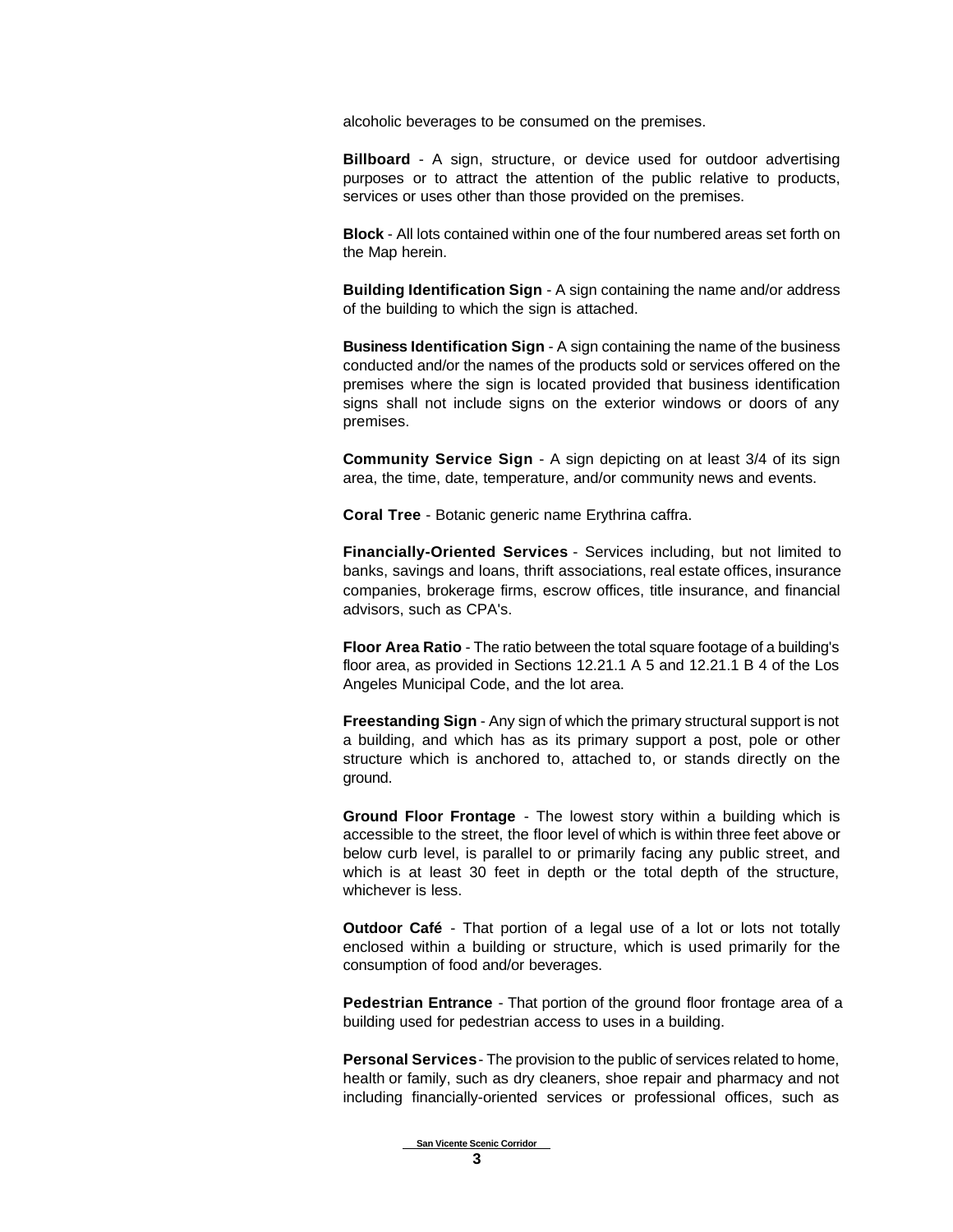medical, dental or legal.

**Premises** - A building or portion thereof together with adjacent yards, courts, and/or public parking areas used as a location for a single business.

**Projecting Sign** - A sign other than a wall sign, suspended from or supported by a building and projecting out therefrom.

**Public Accessway** - A courtyard, balcony, public parking area, or walk which provides public access to one or more premises.

**Restaurant** - An establishment operating primarily for the purpose of selling food to be consumed on the premises which may have a secondary purpose of selling alcoholic beverages.

**Retail Sales** - The sale of tangible goods to the public, including sales by grocery stores, as distinguished from wholesale goods (which are not available to the public) and from the provision of services.

**Roof Sign** - Any sign erected upon or above a roof or parapet of a building or structure.

**Scenic Corridor** - The land area visible from, and normally contiguous to, a Scenic Highway which can be realistically subjected to protective land use controls. Minimally it will incorporate the Scenic Highway itself and the adjacent lots but may extend to the line of sight.

**Scenic Highway** - A public way which provides opportunities for the enjoyment of scenic resources and designated as such by the Scenic Highways Plan for the purpose of preserving and enhancing those resources through reasonable controls.

**Shopping Center** - A building or a cluster of buildings located on one lot not exceeding three stories in height within which are located five or more premises, at least fifty percent of which have access from a public accessway other than a public-way. For purposes of this definition one lot shall include several recorded lots, or portions thereof, tied together by common ownership, appropriate leases or covenants so as to provide common parking as required by law for all buildings thereon.

**Sign** - Any display board, screen, object, device or part thereof used to visually announce, declare, demonstrate, display, identify or otherwise advertise and attract the attention of the public, including signs identifying services or products available on the premises or identifying the occupant or premises, but excluding restaurant menus.

**Sign Area** - The area of the smallest rectangle, circle, and/or triangle (or any combination of these) which will enclose all words, letters, figures, symbols, designs and pictures, together with all framing, background material, colored or illuminated area, and attention-attracting devices forming an integral part of the sign. Sign Area refers only to single-faced signs; the area of multi-faced signs shall be no more than twice that allowed for a single-faced sign.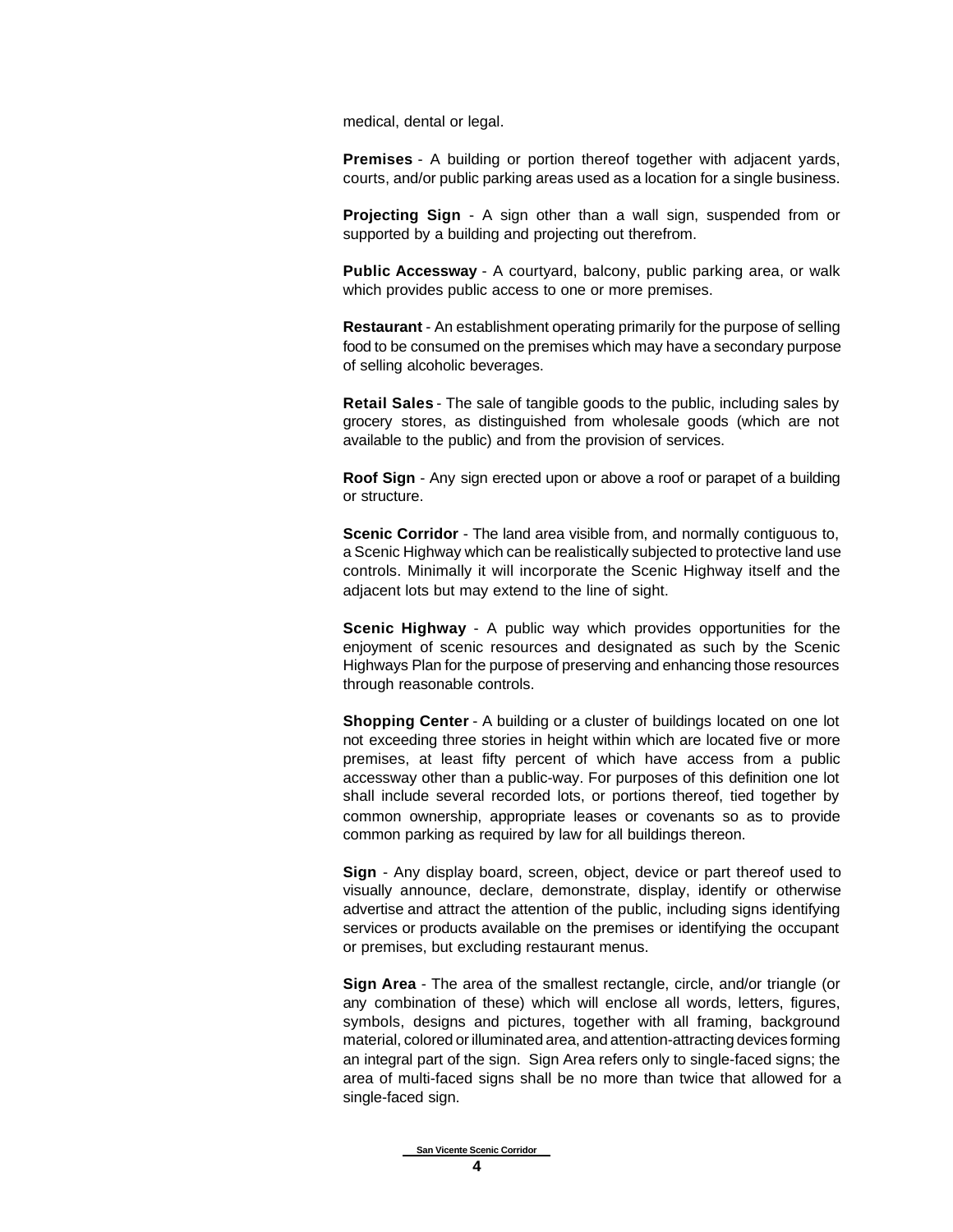**Temporary Sign** - Any sign constructed of paper, canvas, or similar material and designed for temporary use.

**Wall Sign** - Any sign attached to or erected against the wall of a building or structure with the exposed face of the sign in a plane approximately parallel to the plane said wall.

Other words and phrases shall have the meaning set forth in Section 12.03 of the Municipal Code.

### **Section 4. ESTABLISHMENT OF SPECIFIC PLAN**

The Council hereby establishes this Specific Plan applicable to that area of the City of Los Angeles shown on the Specific Plan Map.

### **Section 5. USES**

### **A. Permitted and Prohibited Uses**

All uses permitted in the C4 and Cl.5 Zones shall be permitted on property in the plan area so zoned, except as limited by Subsections C and D of this Section; however, the following uses shall be expressly prohibited:

- 1. Discotheques (dance halls)
- 2. Gunsmith stores
- 3. Gun clubs
- 4. Baths, Turkish and the like
- 5. Helicopter landings

### **B. Other Uses Not Specifically Listed in the Los Angeles Municipal Code**

In determining whether a use not specifically listed in the Los Angeles Municipal Code is permitted in each of the various zones pursuant to Section 12.21 A 2 of the Code, the Zoning Administrator shall make an additional finding that such use conforms to the purposes, intent and provisions of the San Vicente Scenic Corridor Specific Plan. Written notice of the proposed use shall be submitted to the San Vicente Design Review Board for its recommendation at least 15 working days prior to such determination by the Zoning Administrator.

### **C. Limited Uses**

The following uses shall be permitted only as limited herein:

1. No more than seven Restaurants, each of which contains a gross floor area exceeding 3,000 square feet, shall be permitted on any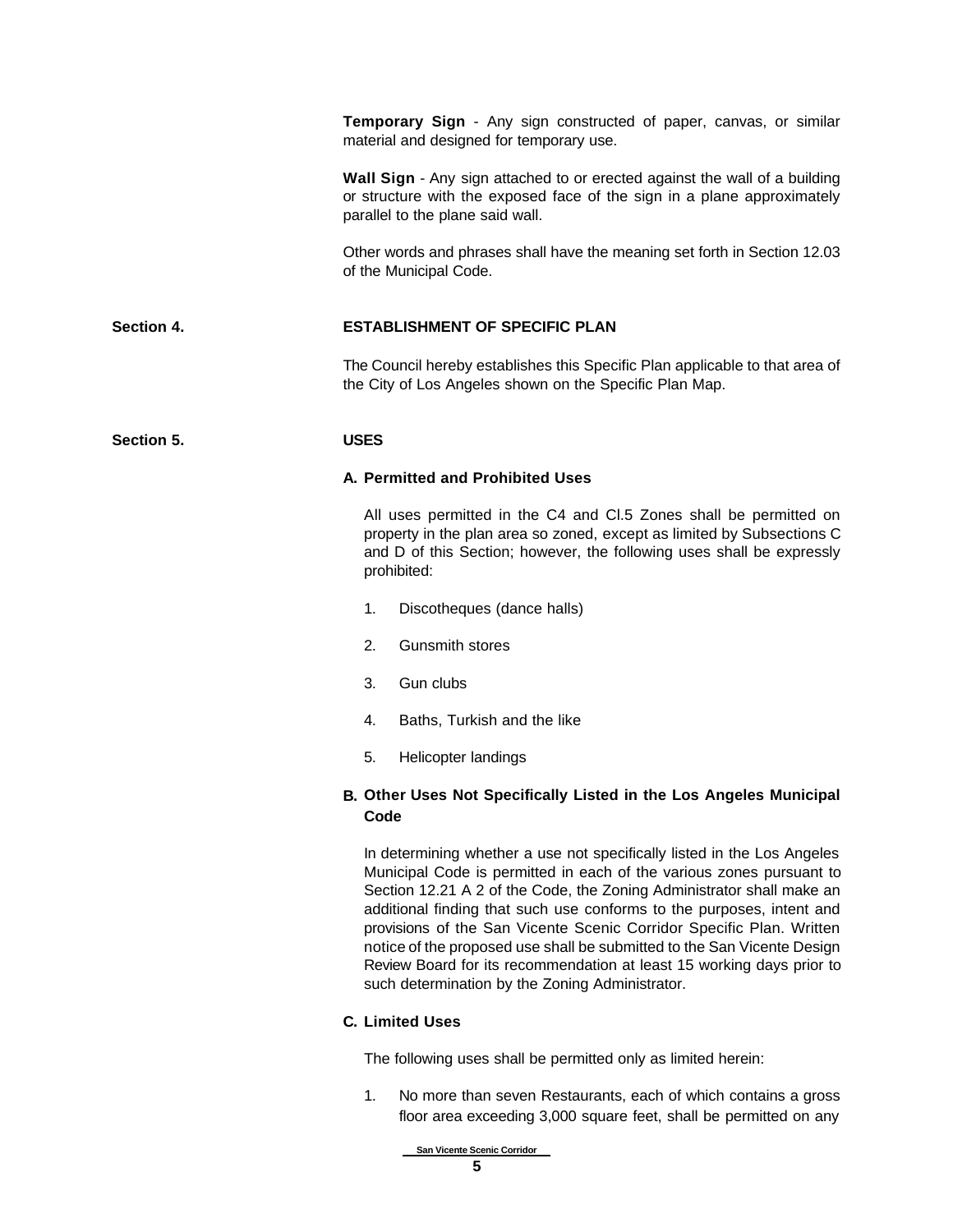Block.

2. No more than one Bar shall be permitted on any Block.

### **D. Ground Floor Frontage Uses**

- 1. On lots located on streets specified in Subsection D4 of this Section, at least 80% of the Ground Floor Frontage shall contain the following uses:
	- a. Retail Sales.
	- b. Personal Services.
	- c. Restaurants and Bars.
	- d. Signs.
	- e. Parks and plazas.
	- f. Driveways, when no other means of access to parking exists or for the purpose of providing access to parking for a supermarket which contains a gross floor area exceeding 10,000 square feet.
	- g. Pedestrian Entrances, which are not more than 15 linear feet in width or 15% of the linear frontage of the structure, whichever is greater.
	- h. Schools.
	- i. Libraries.
- 2. On lots located on streets specified in Subsection D4 of this Section, 20% or 20 linear feet of the Ground Floor Frontage of a structure (whichever is greater) may contain uses not listed in Subsection D1, but such uses may not be located within 25 feet of the corner of any parcel which has two street frontages.

### 3. **Pedestrian Entrances**

Any portion of a Pedestrian Entrance which is greater than 15 feet or 15% of the linear frontage of a structure shall be considered a part of the 20% Ground Floor Frontage uses specified in Subsection D2 of this Section.

### 4. **Ground Floor Frontage Streets**

The following street frontages within the San Vicente Scenic Corridor Specific Plan area shall be subject to

the Ground Floor Frontage use regulations of this Subsection D:

a. North side of San Vicente Boulevard.

 **San Vicente Scenic Corridor**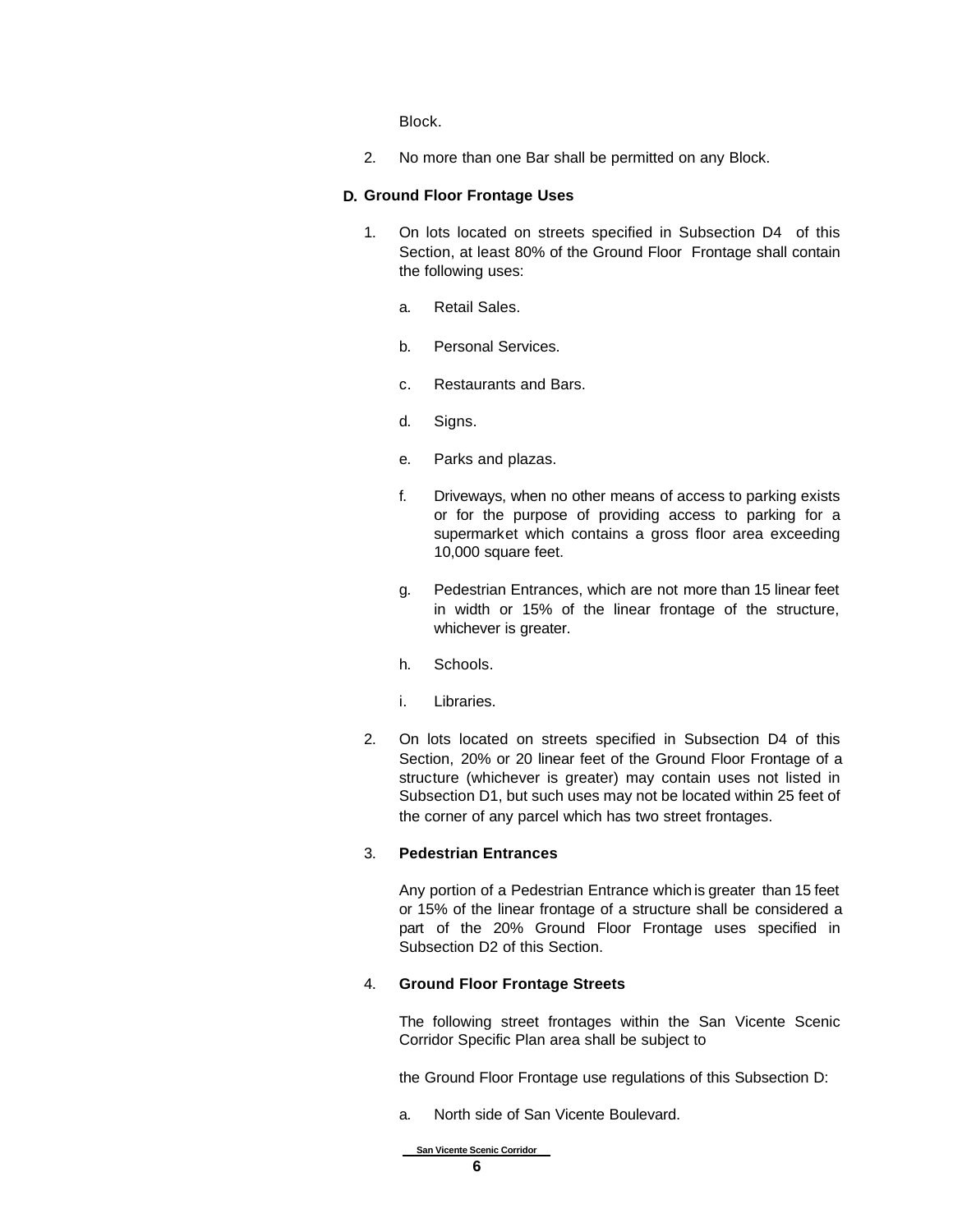- b. South side of San Vicente Boulevard between Mayfield Avenue and the westerly boundary of the Specific Plan.
- c. East side of 26th Street south of San Vicente Boulevard.
- d. East side of Bundy Drive north of San Vicente Boulevard.
- e. West side of Montana Avenue from San Vicente Boulevard north to Westgate Avenue.
- f. East side of Montana Avenue from San Vicente Boulevard south to Westgate Avenue.
- g. East and west sides of Gorham Avenue from San Vicente Boulevard north to Barrington Avenue.
- h. East side of Gorham Avenue from San Vicente Boulevard south to Granville Avenue.
- i. East and west sides of Barrington Avenue both north and south of San Vicente Boulevard from Dorothy Street to Gorham Avenue.

**Section 6. SIGNS**

### **A. Prohibitions**

Notwithstanding any provisions of the Los Angeles Municipal Code to the contrary, no person shall erect or maintain a Sign or Signs within the San Vicente Scenic Corridor Specific Plan Area unless it conforms to the following regulations:

- 1. No Sign shall be constructed, placed, created or maintained which advertises other than a bona fide business conducted, product sold or service rendered on the Premise where the Sign is located, or which identifies by name, logo, and/or address the building or Premise on which the Sign is located, or which announces community news and/or events.
- 2. No Billboards shall be permitted.
- 3. No Roof Signs shall be permitted.
- 4. No flashing or blinking signs shall be constructed, placed, created, or maintained, except a flashing or blinking sign depicting on at least 3/4 of its Sign Area the time, date, temperature, and/or community news and events.
- 5. No more than one Business Identification wall sign shall be constructed, placed, created or maintained on any Premise, except that Premises which abut more than one street, or abut one or more streets and an alley, exit court, or public parking area, may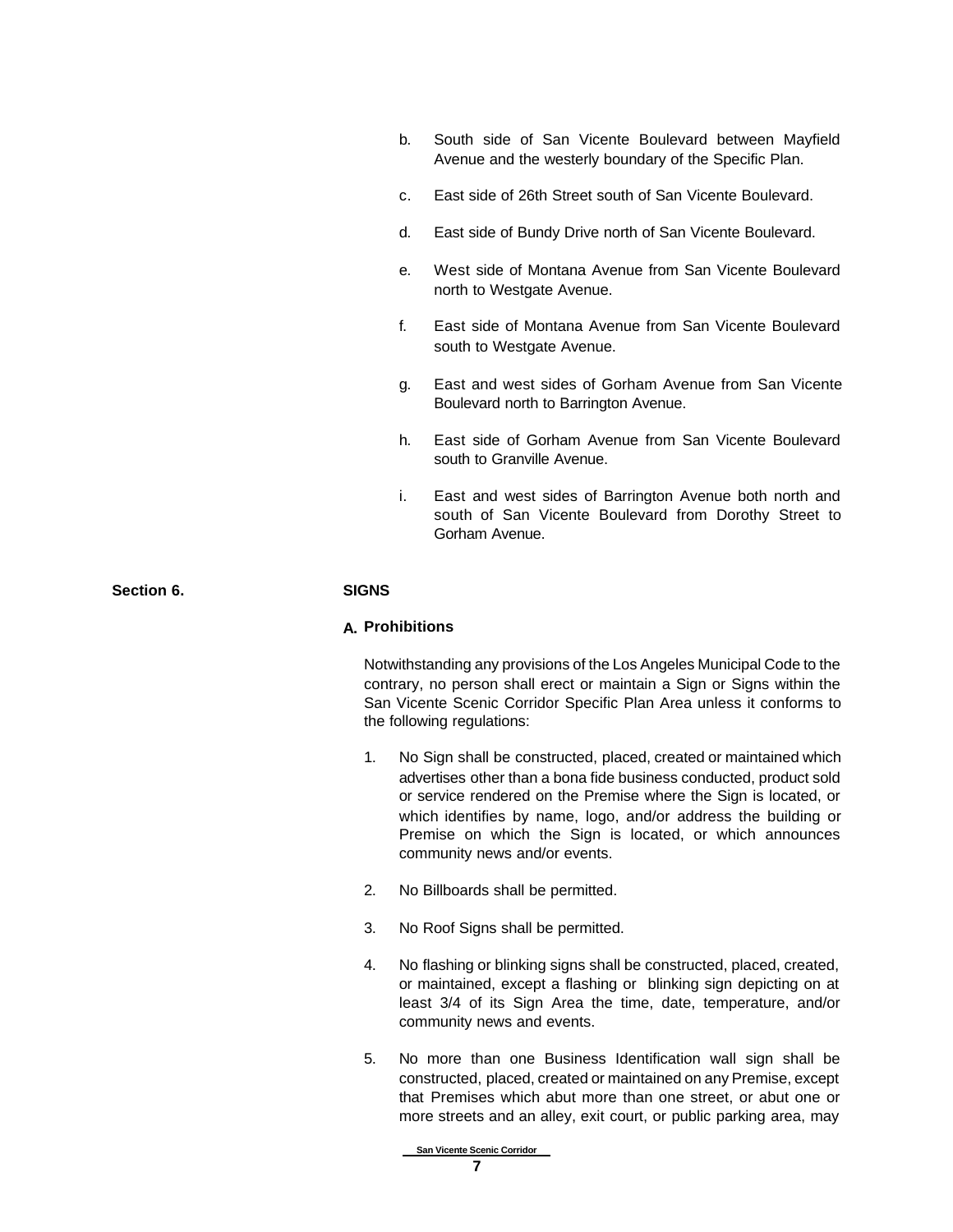have an additional Sign on each exterior wall which abuts said additional street, or alley, or exit court, or public parking area.

- 6. No more than one Projecting Sign shall be constructed, placed, created or maintained on any Premise.
- 7. No Freestanding Signs shall be permitted on any Premise which has a Projecting Sign. On any other Premise no more than one Freestanding Sign shall be constructed, placed, created or maintained; provided that a Freestanding Sign shall not extend higher than 20 feet above the adjacent grade, except that:
	- a. Shopping Centers shall be permitted two Free-standing Signs not to exceed a total of 50 square feet in Sign Area. One of the permitted signs shall contain the name and/or address of the Shopping Center; and the second permitted sign shall identify each Premise within the Shopping Center, provided each Premise identification shall utilize no more than 5 square feet of Sign Area. The two permitted signs may be combined into a single sign, not to exceed 50 square feet in Sign Area.
	- b. Grocery stores with 10,000 or more square feet of building floor area shall be permitted one additional Freestanding Sign with changeable letters, not to exceed 125 square feet in Sign Area.
- 8. No more than one Building Identification Sign shall be constructed, placed, created or maintained on any building, provided that a Building Identification Sign shall be constructed, placed, created or maintained only on an exterior building wall which abuts a secondary highway. Buildings which exceed six stories in height may have one additional Building Identification Sign.
- 9. The Sign Area of a Business Identification Sign shall not exceed two square feet for each lineal foot of the premise which is adjacent to a Public Accessway. Lineal footage on more than one street, alley or public parking area cannot be accumulated for the purpose of Sign Area determination. No Business Identification Sign shall exceed l00 square feet in Sign Area.
- 10. For all buildings less than six stories in height, the Sign Area of a Building Identification Sign shall not exceed 40 square feet.
- 11. Signs permanently attached or affixed to exterior windows or doors may not occupy more than 25% of the total window or door area to which they are attached or affixed.
- 12. No Projecting Sign shall project more than 30 inches from the wall to which it is attached, nor have a vertical dimension which exceeds 4 feet.
- 13. No Business Identification Sign attached to a building shall extend higher than 20 feet above the adjacent Public Accessway.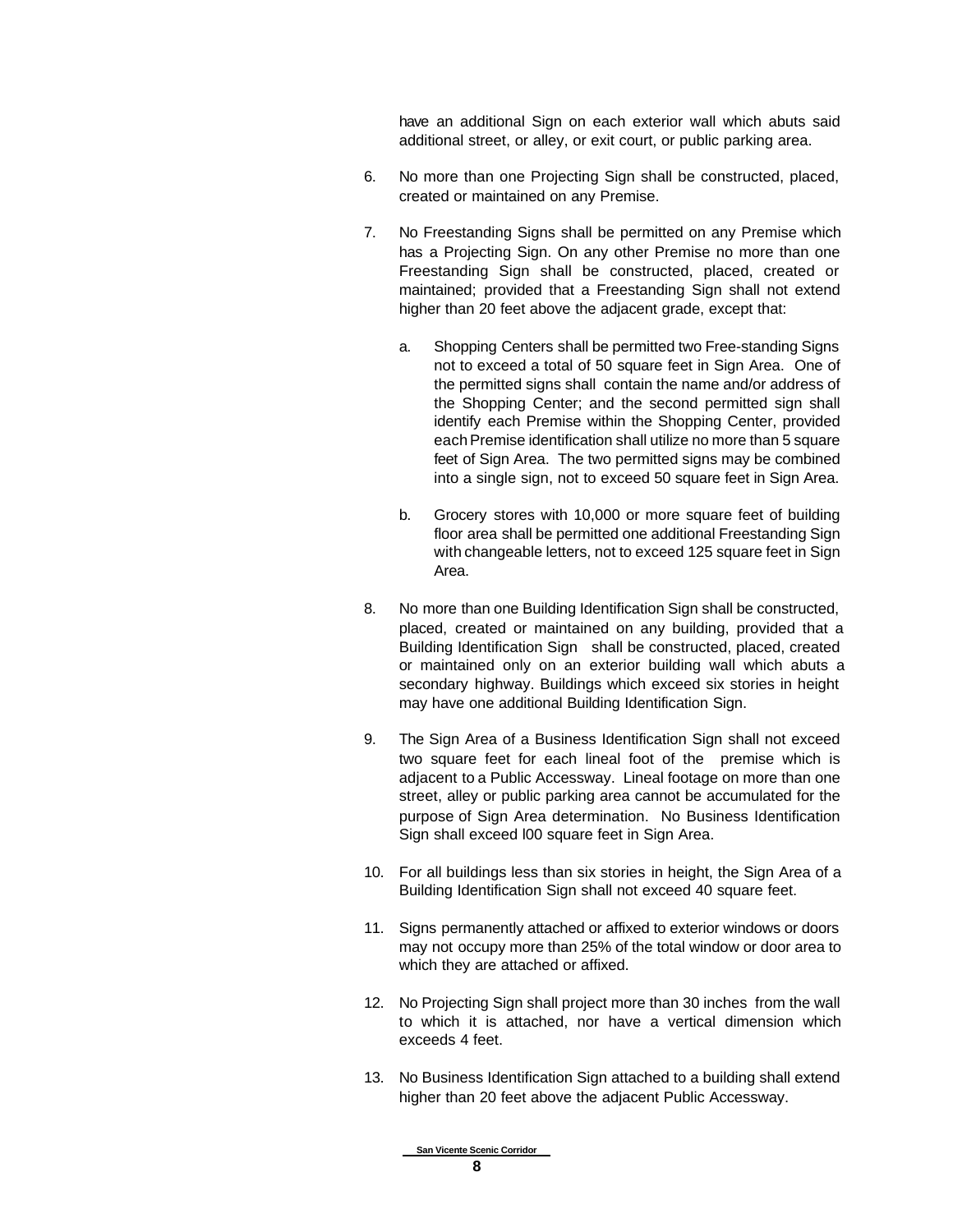- 14. No Wall Sign shall project more than 18 inches from the face of the building to which it is attached.
- 15. For all buildings less than six stories in height, no Building Identification Sign shall extend higher than 45 feet above grade.
- 16. Premises with awnings may have painted on or affixed to the valances thereof in letters, numbers, or symbols not to exceed 9 inches in height the name, occupation, and/or address of the tenant or owner.
- 17. No Temporary Signs shall be placed or maintained on any premises except that:
	- a. A grocery store with 10,000 or more square feet of building floor area shall be permitted Temporary Signs or Signs with changeable letters on each exterior wall abutting a street or public parking area, provided that no one Sign exceeds 20 square feet, and the total area of all such Signs on each exterior wall does not exceed 80 square feet or 5% of the exterior wall area to which it is attached, whichever is less.
	- b. All other Premises shall be allowed one Temporary Sign on each exterior wall of a Premise which abuts a street, alley, exit court, or public parking area indicating that a sale of goods or services is being conducted on said Premise, provided that said Sign does not exceed 10 square feet in area; its letters, numbers, or symbols do not exceed 12 inches in height; and no such Sign is maintained for more than 30 days in any consecutive 180 day period.
- 18. No Sign which is lighted or illuminated to an intensity in excess of 20,000 lumens shall be constructed or maintained within 200 feet of and facing a residential building.
- 19. No banners shall be permitted which announce, advertise, or commemorate other than local events.

### **B. Exceptions**

The provisions of this Section shall not apply to:

- 1. Signs required by law, provided that such signs shall not exceed the size and height limitations of Subsections A 10 and A 15 of this Section.
- 2. Signs owned by a governmental agency.
- 3. Public utility signs which contain no advertising copy and which are customarily utilized in the performance of the utility's function.
- 4. One construction sign located on a lot where a building or structure is being erected or remodeled and which identifies the architects, engineers, financing agent and/or contractors involved in the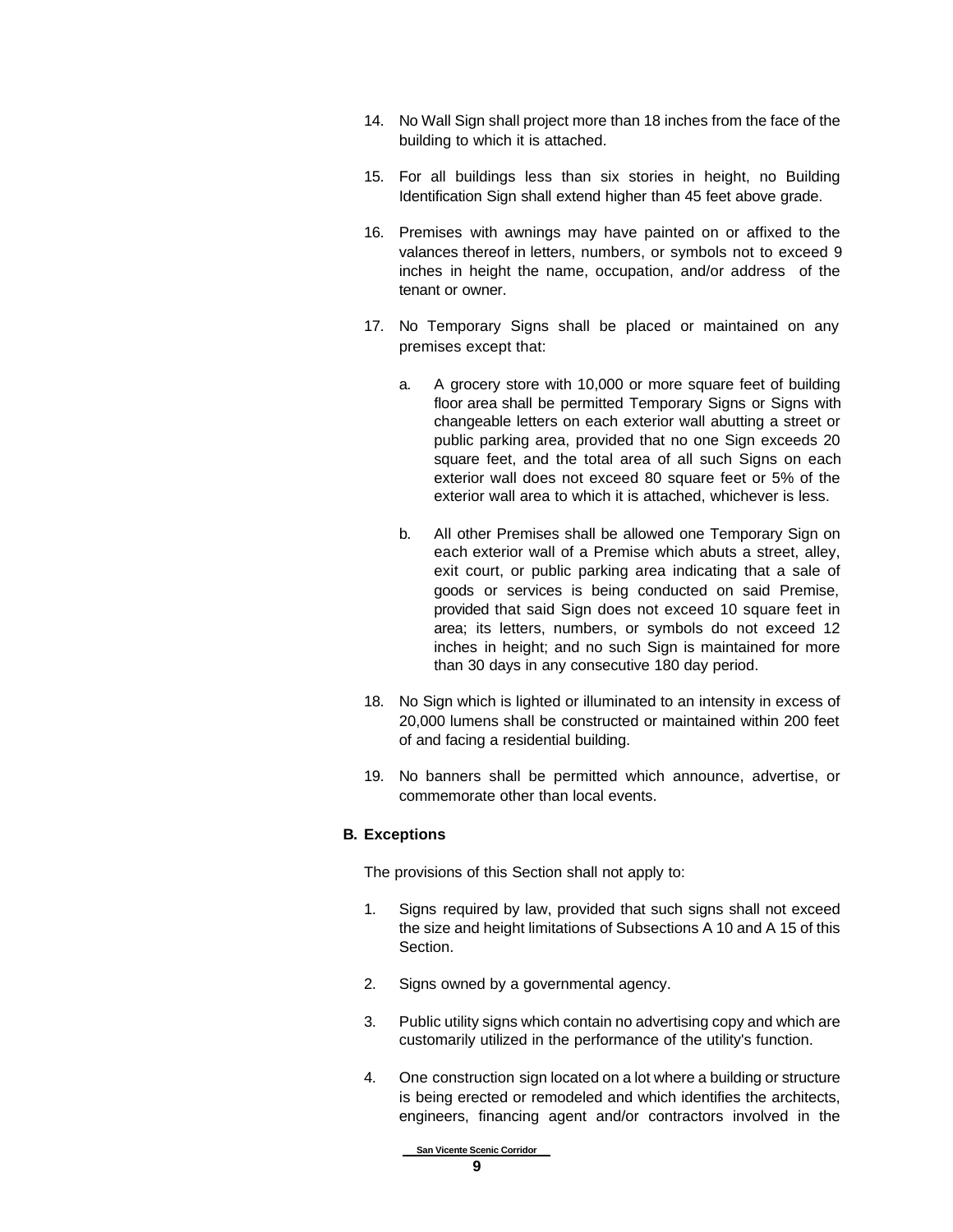project; provided, however, that such sign shall not extend more than eight feet above ground level, nor exceed 40 square feet in area.

- 5. Mural decorations intended for ornament or commemoration which have been determined by the Board of Municipal Arts Commissioners to have artistic merit.
- 6. Temporary political signs; provided, however that such signs do not exceed 20 square feet and are removed within 15 days following the election to which they relate.
- 7. One temporary real estate sign on the building face of each premise which abuts a street, alley, exit court, or parking lot, indicating the building or land or premises is for sale, lease or rent; provided such signs are located on the property to which they relate and do not exceed 15 square feet in size.
- 8. Signs which are contained on the list of cultural or historical monuments of the Los Angeles Cultural Heritage Board.
- 9. Two Freestanding Signs at or near the east and west boundaries of the San Vicente Scenic Corridor which contain the names of, or any other information regarding civic, fraternal or religious organizations located within the San Vicente Scenic Corridor Specific Plan area.
- 10. Signs identifying or directing motorists toward parking lots, provided that such signs shall not exceed the size and height limitations of Subsections A 10 and A 15 of this Section.
- 11. Existing Community Service Signs.

### **C. Abatement of Nonconforming Signs**

All Signs which are rendered nonconforming by reason of this Section shall be completely removed within the following time period, which period shall commence on the effective date of this ordinance:

- 1. Temporary signs 90 days.
- 2. All other nonconforming signs five years.

### **Section 7. LANDSCAPING**

- A. The existing Coral Trees which line the median strip of San Vicente Boulevard shall be preserved and maintained with proper irrigation and pruning. In the event that disease or disaster necessitate the removal of a Coral Tree, it shall be replaced by the City of Los Angeles with a healthy specimen which is at least a 24-inch box size Coral Tree.
- B. Inasmuch as it is the purpose of this Plan to preserve, in perpetuity, the landscaped median strip of San Vicente Boulevard, no major alteration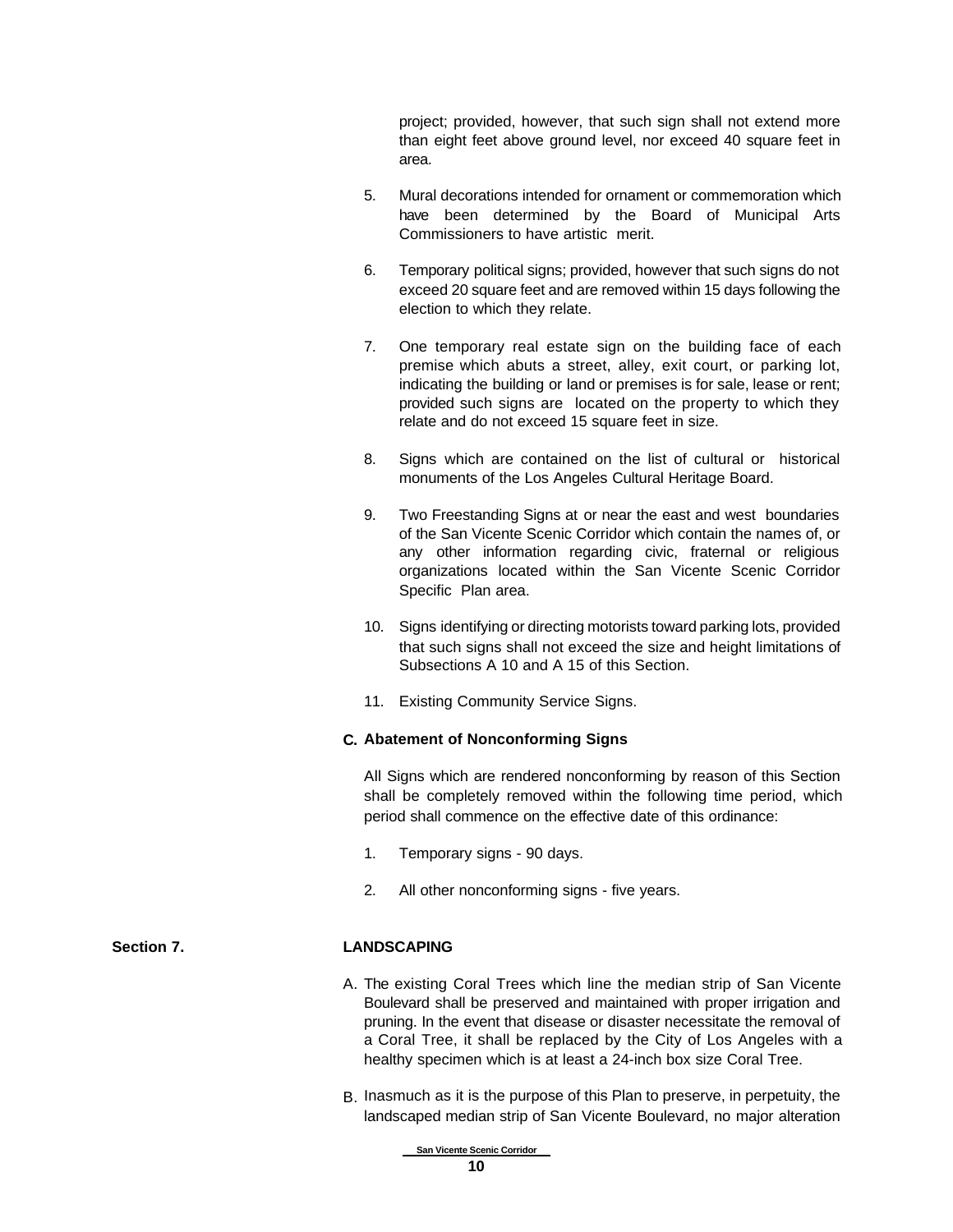of the median strip shall occur without a public hearing, to be held by the Board of Public Works, notification of which shall be posted along the right-of-way and published in a newspaper of local circulation at least 16 days prior to the hearing date.

- C. The erection of any structure, or the enlargement of any existing structure after the effective date of this ordinance, shall conform to the following requirements:
	- 1. Shade-producing street trees shall be planted at a ratio of at least one for every 30 feet of lot frontage and at a distance no greater than 10 feet from the curb. The species shall be selected by the Street Tree Division of the Bureau of Street Maintenance, Department of Public Works. Minimum sizes for said street trees shall be 10 feet in height or 2 inches in caliper.
	- 2. Such street trees shall not be pruned or shaped in any manner that is inconsistent with the natural form and habit of the tree, except to the extent necessary to maintain its strength and vigor, for the removal of unsafe or diseased branches, and for other aspects of public safety.
- D. The south side of San Vicente Boulevard between Bundy Drive and Gretna Green Way, which forms one of the boundaries of the Brentwood Elementary School, should be planted with street trees (at no more than 30 foot intervals) or shrubs, as deemed appropriate by the Street Tree Division of the Bureau of Street Maintenance, Department of Public Works.
- E. Where an open surface parking lot within the Specific Plan area abuts a public street, at least five per cent of the total area shall be landscaped and maintained. Where an open surface parking lot within the Specific Plan area does not abut a public street, at least three per cent of the total area shall be landscaped and maintained. The landscaping shall conform to a landscape plan which shall be approved by the Director of Planning pursuant to Section 16, and which shall conform with Section 7G.
	- 1. In computing the required landscaped area, driveways and loading areas shall be excluded.
	- 2. Rooftop parking areas shall be excluded from the requirements of this Section.
	- 3. Ground cover material placed in the areas of the car front end overhang beyond the wheel stop may be included in the required landscaped area.
	- 4. A landscape area shall be required only to the extent that it does not cause a reduction in the existing number of parking spaces or an increase in the number of tandem spaces.
	- 5. Notwithstanding Section 12.23 of the Los Angeles Municipal Code, all parcels rendered nonconforming by this Subsection F shall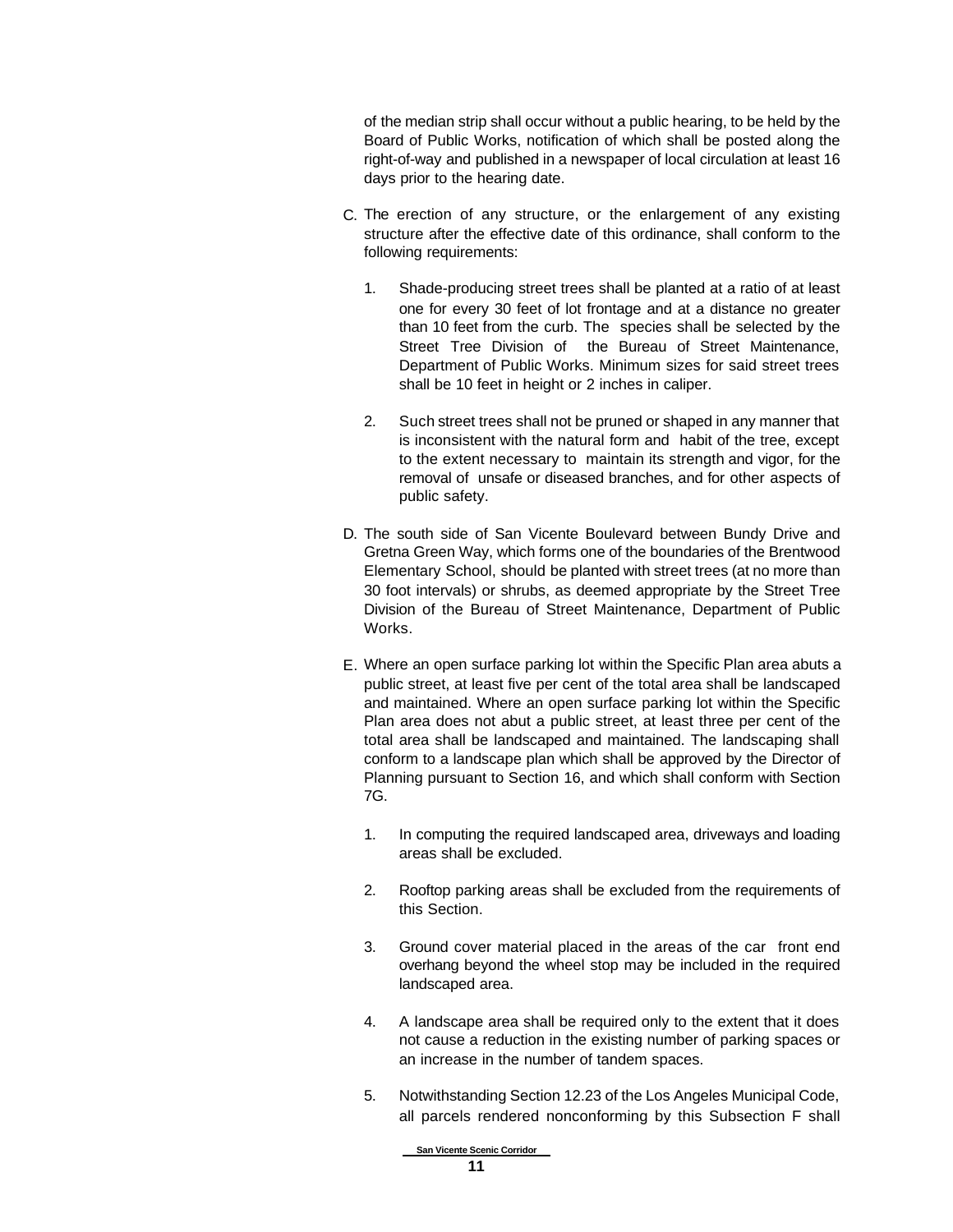comply with the provisions of Subsection E within three years of the effective date of this ordinance.

- F. Landscaping, in conformance with Section 7G, shall be provided and maintained along the public street frontage(s) of all open surface parking lots and gasoline service stations to provide a continuous landscaped buffer which is a minimum of three feet wide between the sidewalk and parking or service station areas, except in pedestrian or vehicle entrances. The landscaping shall conform to a landscape plan approved by the Design Review Board in conformance with Section 7G.
	- 1. A landscaped buffer shall be required only to the extent that it does not cause a reduction in the existing number of parking spaces or an increase in the number of tandem spaces.
	- 2. Landscaping provided pursuant to this Subsection shall count towards the landscape area requirement in Section 7E.
	- 3. Notwithstanding Section 12.23 of the Los Angeles Municipal Code, all parcels rendered nonconforming by this Subsection F shall comply with the provisions of Subsection F within six months of the effective date of this Ordinance.
- G. The following standards shall apply to the landscaped area and landscaped buffer required in Sections 7E and 7F:
	- 1. Shrub plant materials shall be no smaller than five-gallon container size at time of planting.
	- 2. Shrub plant materials shall be species which grow to a height and diameter of approximately three feet at maturity, and shall be maintained at that height and depth.
	- 3. At a point approximately every 20 lineal feet within the landscape buffer, one specimen tree shall be planted.
	- 4. At least one tree shall be required for every six parking spaces, and they shall be evenly dispersed throughout the parking lot area.
	- 5. The required trees shall be no smaller than 15-gallon container size at time of planting.
	- 6. Ground cover shall be planted to insure full coverage within six months.
	- 7. A decorative wall no higher than three feet may be constructed behind the landscape buffer, abutting a parking lot. Landscaping on either side of the wall shall count in the total landscaping area which is required.
	- 8. No artificial plant materials shall be permitted.
	- 9. The landscape plan shall identify the placement, species, height and a sprinkler system for all plant materials within the landscaped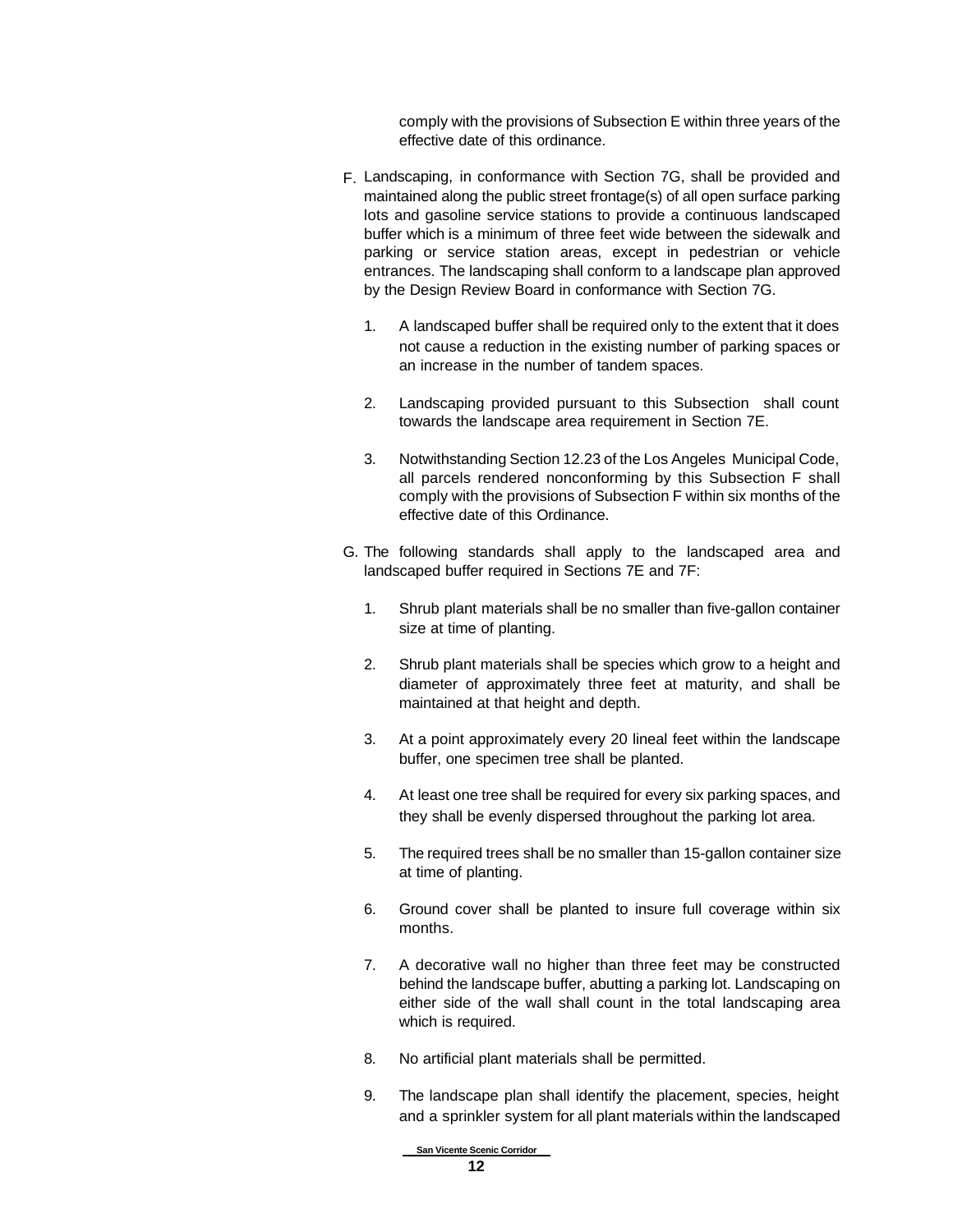areas.

H. Vacant lots. Where a building or structure has been demolished and plans for new construction have not been submitted to the Department of Building and Safety within six months of the completion of demolition, a landscape buffer shall be installed pursuant to Section 7G.

### **Section 8. BUILDING SETBACKS AND OPEN SPACE AREAS**

### **A. Sidewalk grade setback**

All structures on San Vicente Boulevard shall provide an open space area approximately at sidewalk grade. The required open space area shall be situated on the front portion of the lot, shall not extend more than 20 feet from San Vicente Boulevard, and shall be effectively oriented toward San Vicente Boulevard. The required open space shall be subject to the approval of the Design Review Board and shall conform with the following requirements:

- 1. For a structure no more than one story in height, the open space area shall be at least that amount of square footage obtained by multiplying five times the frontage of the parcel not used for Financially-Oriented Services.
- 2. For a structure which is greater than one story in height, the open space area shall be at least that amount of square footage obtained by multiplying five times the frontage of the parcel.

### **B. Upper story setback**

All structures on San Vicente Boulevard shall provide an additional open space setback area for multi-story structures which shall be at least that amount of square footage obtained by multiplying ten times the frontage of the parcel for a two-story structure and fifteen times the frontage of the parcel for a three- or four-story structure.

- 1. The additional open space setback can be observed either at grade or on each additional story, creating an articulated frontage for the multi-story structures.
- 2. If the structure maintains a uniform face on the second, third and/or fourth stories, a uniform setback shall be provided which shall be least that amount of square footage obtained by multiplying 12.5 times the frontage of the parcel.
- 3. The fourth story of any building or structure shall observe a minimum 25-foot setback from any street, alley, or adjoining R-Zoned lot.

### **C. Exception for corner lots**

Where streets intersecting with San Vicente Boulevard do not intersect at a perpendicular angle, corner lots have been created with an unusual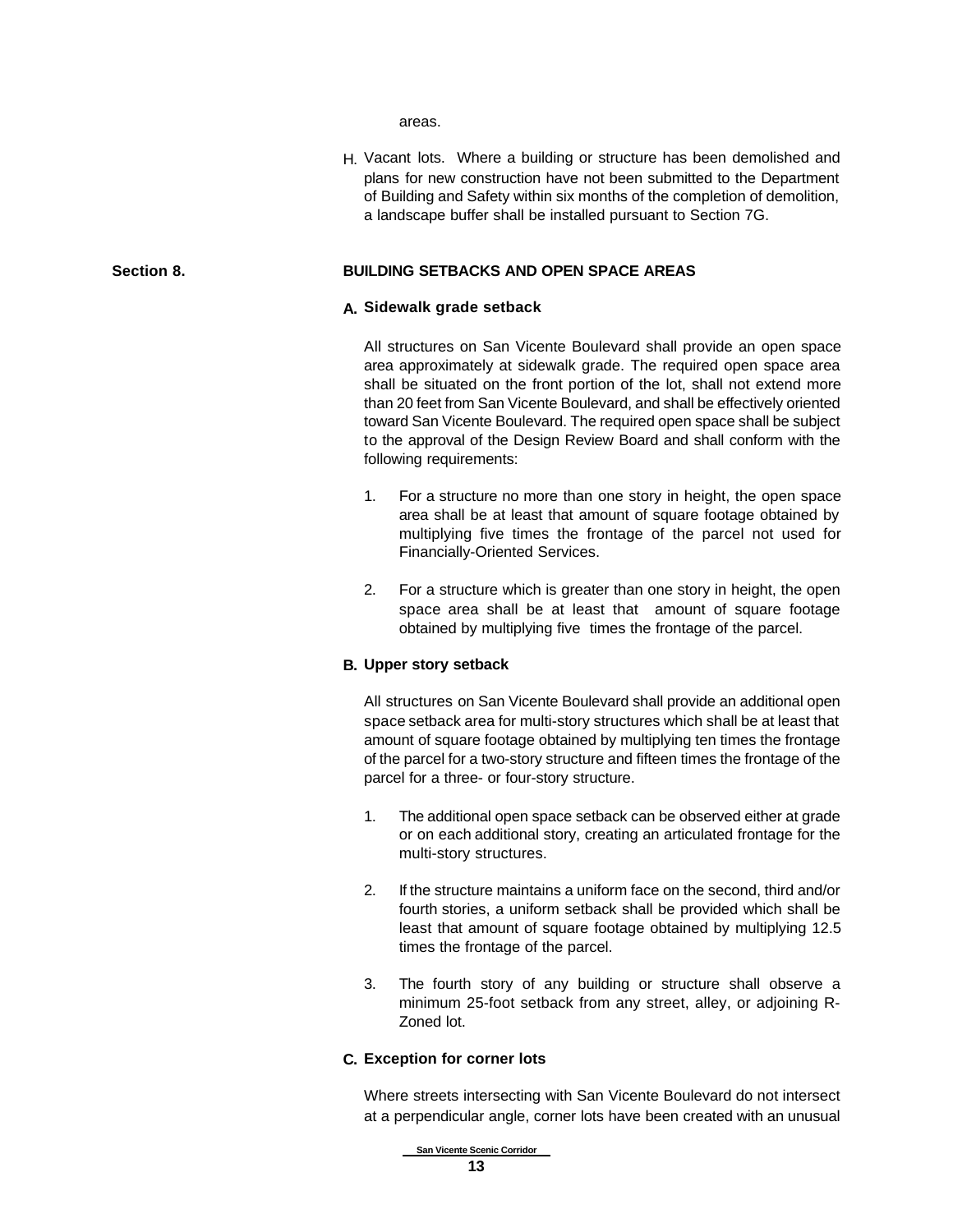configuration. For such lots, where the regulations of this Section would create a hardship, the open space requirements can be reduced to not more than 50% of the minimum open space requirement, upon approval of the Director of Planning.

**D.** All structures located on streets other than San Vicente Boulevard shall maintain a minimum landscaped setback with an average depth of 2.5 feet.

### **Section 9. SIDEWALKS AND OPEN SPACE AREA USES**

### **A. Physical requirements for sidewalks**

The public sidewalk in front of each parcel shall conform to the following:

- 1. Sidewalks abutting San Vicente Boulevard shall be at least 12 feet in width and maintain a minimum unobstructed width of 10 feet for pedestrian access.
- 2. Sidewalks abutting all public streets other than San Vicente Boulevard shall be at least 10 feet in width and may include a landscaped parkway area.

### **B. Open space uses**

- 1. The required open space shall contain one or more of the following amenities:
	- a. Plaza
	- b. Seating
	- c. Landscaping
	- d. Bicycle racks
	- e. Outdoor café
	- f. Tables for outdoor eating
	- g. Other uses similar to a f above
- 2. The Design Review Board shall review and approve the use of open space areas and sidewalks.
- 3. Applications for permits for use of a portion of the sidewalk area shall be made on forms prescribed by the Board of Public Works, setting forth a description of each use and all other information the Board may require. Such forms shall indicate prior approval or conditional approval of the use by the San Vicente Design Review Board.

### **C. Maintenance of sidewalks and open space**

The owner of each parcel abutting a sidewalk or containing required open space shall adequately provide for the maintenance and upkeep of all amenities contained on the sidewalk and open space other than street trees, and shall keep the open space and sidewalk area in a clean and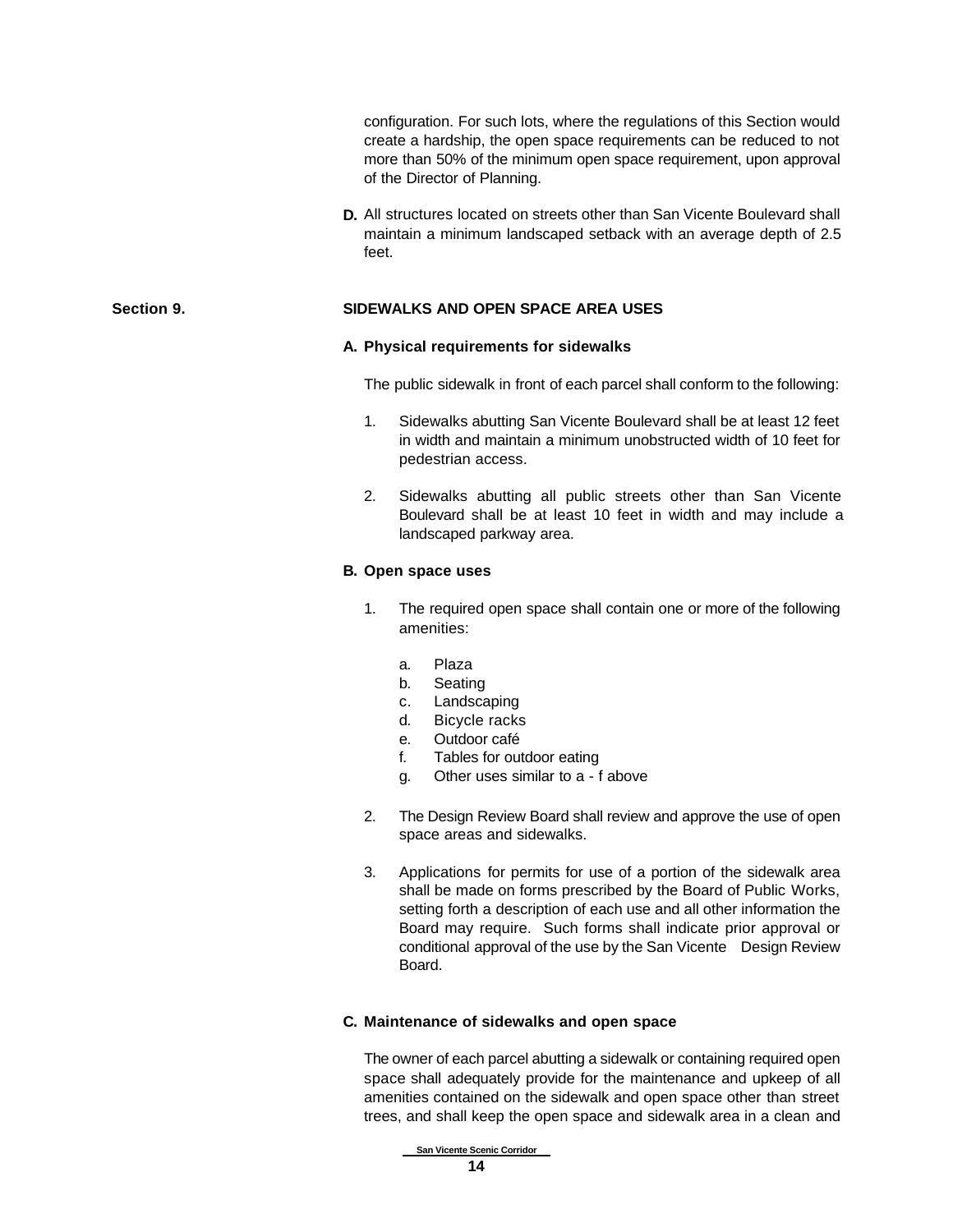litter-free condition.

| Section 10. | <b>NEWSRACKS</b>                                                                                                                                                                                                                                                                                                                                                                                                                                                                                                      |  |  |
|-------------|-----------------------------------------------------------------------------------------------------------------------------------------------------------------------------------------------------------------------------------------------------------------------------------------------------------------------------------------------------------------------------------------------------------------------------------------------------------------------------------------------------------------------|--|--|
|             | Within one year of the effective date of this ordinance, no newsrack may be<br>installed or maintained which, in whole or in part, rests upon, in or over any<br>dedicated sidewalk, parkway, or private property unless it conforms to the<br>following:                                                                                                                                                                                                                                                             |  |  |
|             | No group of newsracks shall be less than 400 feet from any other newsrack<br>or group of newsracks.                                                                                                                                                                                                                                                                                                                                                                                                                   |  |  |
| Section 11. | <b>ROADWAY ALIGNMENT</b>                                                                                                                                                                                                                                                                                                                                                                                                                                                                                              |  |  |
|             | A. The design and alignment of the San Vicente Scenic Highway shall<br>accommodate a 30 and 35 mph safe speed, the existing adopted speed<br>limits.                                                                                                                                                                                                                                                                                                                                                                  |  |  |
|             | B. No roadway alignment changes shall be made on the San Vicente<br>Scenic Corridor (except for safety improvements) without a public<br>hearing, to be held by the Board of Public Works, notification of which<br>shall be posted along the right-of-way and published in a newspaper of<br>local circulation at least 16 days prior to the hearing date.                                                                                                                                                           |  |  |
| Section 12. | <b>PARKING</b>                                                                                                                                                                                                                                                                                                                                                                                                                                                                                                        |  |  |
|             | A. A garage or off-street parking area shall be provided in connection with<br>and at the time of erection of each new commercial structure or at the<br>time any existing commercial structure is enlarged or increased in floor<br>area or seating capacity, or when any building is converted from a more<br>restrictive use to a commercial use. The following minimum parking<br>requirements shall apply to new structures, conversions and to the net<br>additional floor area added to an existing structure: |  |  |
|             | 1.<br>For Restaurants not located in a Shopping Center or in an office<br>building with six or more stories, 15 spaces shall be required for<br>each 1,000 square feet of gross floor area including area used for<br>outdoor cafes.                                                                                                                                                                                                                                                                                  |  |  |
|             | 2.<br>For hotels and motels, one space shall be required for each guest<br>room in addition to other parking<br>requirements for offices,<br>restaurants, and service areas.                                                                                                                                                                                                                                                                                                                                          |  |  |
|             | 3.<br>For medical and dental offices, one space shall be required for each<br>125 square feet of gross floor area.                                                                                                                                                                                                                                                                                                                                                                                                    |  |  |
|             | For buildings or Premises occupied by any other<br>4.<br>commercial<br>use, one space shall be required for each 300 square feet of gross<br>floor area.                                                                                                                                                                                                                                                                                                                                                              |  |  |
|             | 5.<br>For gyms, health clubs, aerobic dancing or similar uses, one space                                                                                                                                                                                                                                                                                                                                                                                                                                              |  |  |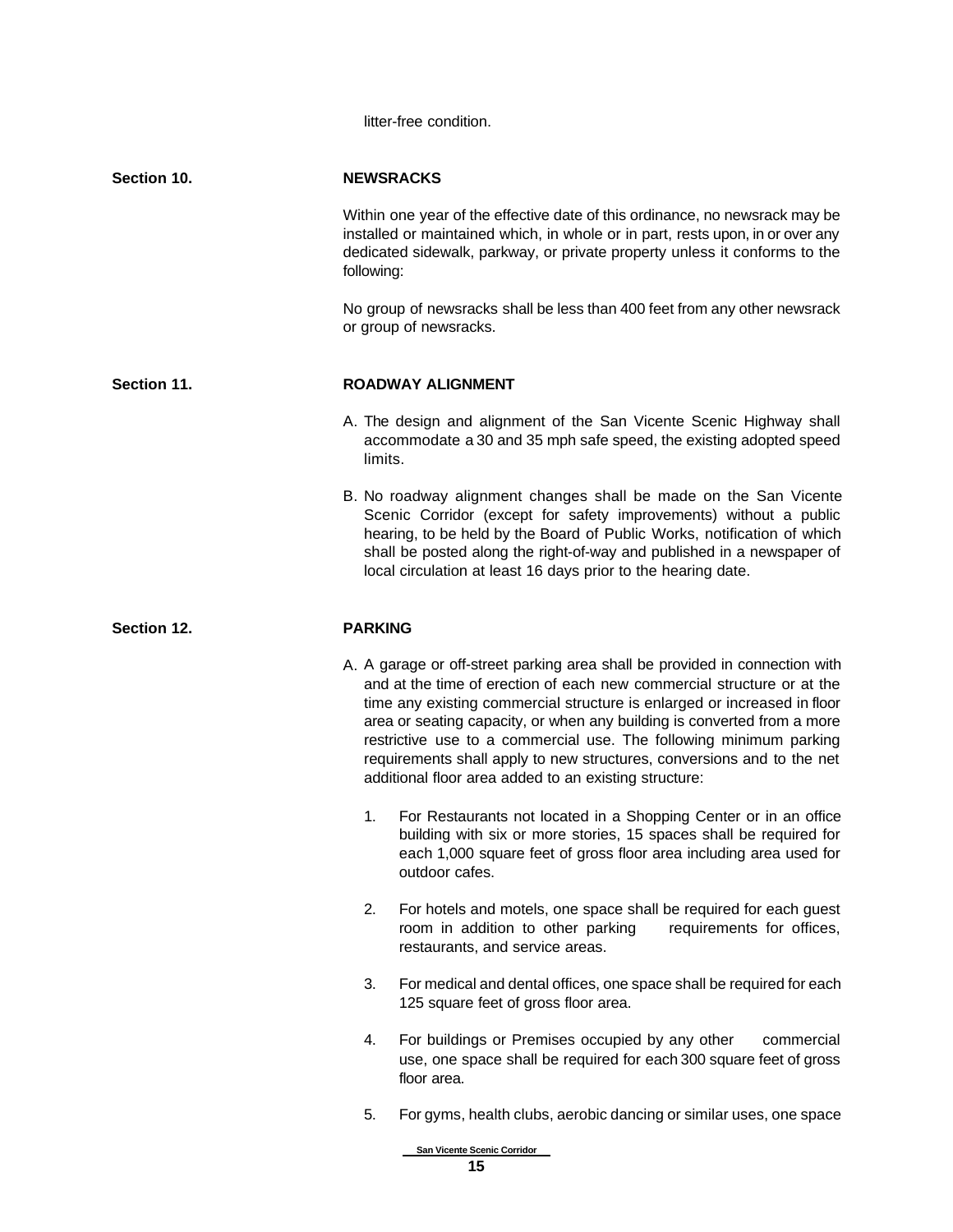shall be required for each 100 square feet of gross floor area.

- B. Any tenant operating a commercial establishment within the Specific Plan area under one or more leases which, including terms covered by options to renew, has at least 30 years to run at the time of application for a building permit shall be permitted to utilize leased space on an adjoining parcel (which must also be under a lease of at least 30 years to the same tenant) for purposes of complying with parking requirements contained herein. In the event that a loss of use of any part of the required parking occurs, the size of the commercial building shall be altered or additional parking shall be leased or acquired to satisfy the requirements of Section A.
- C. No parking structure shall exceed 45 feet in height.
- D. The facade of any parking building shall be designed in a manner so as to substantially screen automobiles contained therein from the public view, as seen from a public street or alley.
	- 1. Where C- or P-zoned property abuts R-zoned property, the commercial or parking use shall be separated at the ground level from the R-zoned property by a solid masonry wall a minimum of six feet in height.
	- 2. Where C- or P-zoned property is adjacent to R-zoned property but is separated by an alley, parking shall conform to the following:
		- a. No parking area which has a finished floor level higher than 18 inches above the elevation of the alley, measured at the mean mid-point of the alley, shall be allowed within 50 feet of an R Zone without being covered for at least the rear 20 feet of the parking area, as measured from the alley.
		- b. Parking which is located more than 50 feet from an R Zone shall have a solid masonry wall at least six feet in height separating the parking use from the R Zone.
- E. The facade of any parking building shall be designed so that it is similar in architectural character to the building for which it serves as required parking.

### **Section 13. BUILDING DESIGN**

- A. Commercial buildings and parking structures shall be designed so that when viewed from a public street or alley, all ventilation, heating, or air conditioning ducts, mechanical equipment, or other related appurtenances, trash and storage areas are adequately screened from public view, unless such appurtenances have been employed as an integral and tasteful component in the design of the building or structure.
- B. Temporary construction fences required by the Los Angeles Municipal Code shall be painted in a single earth tone color.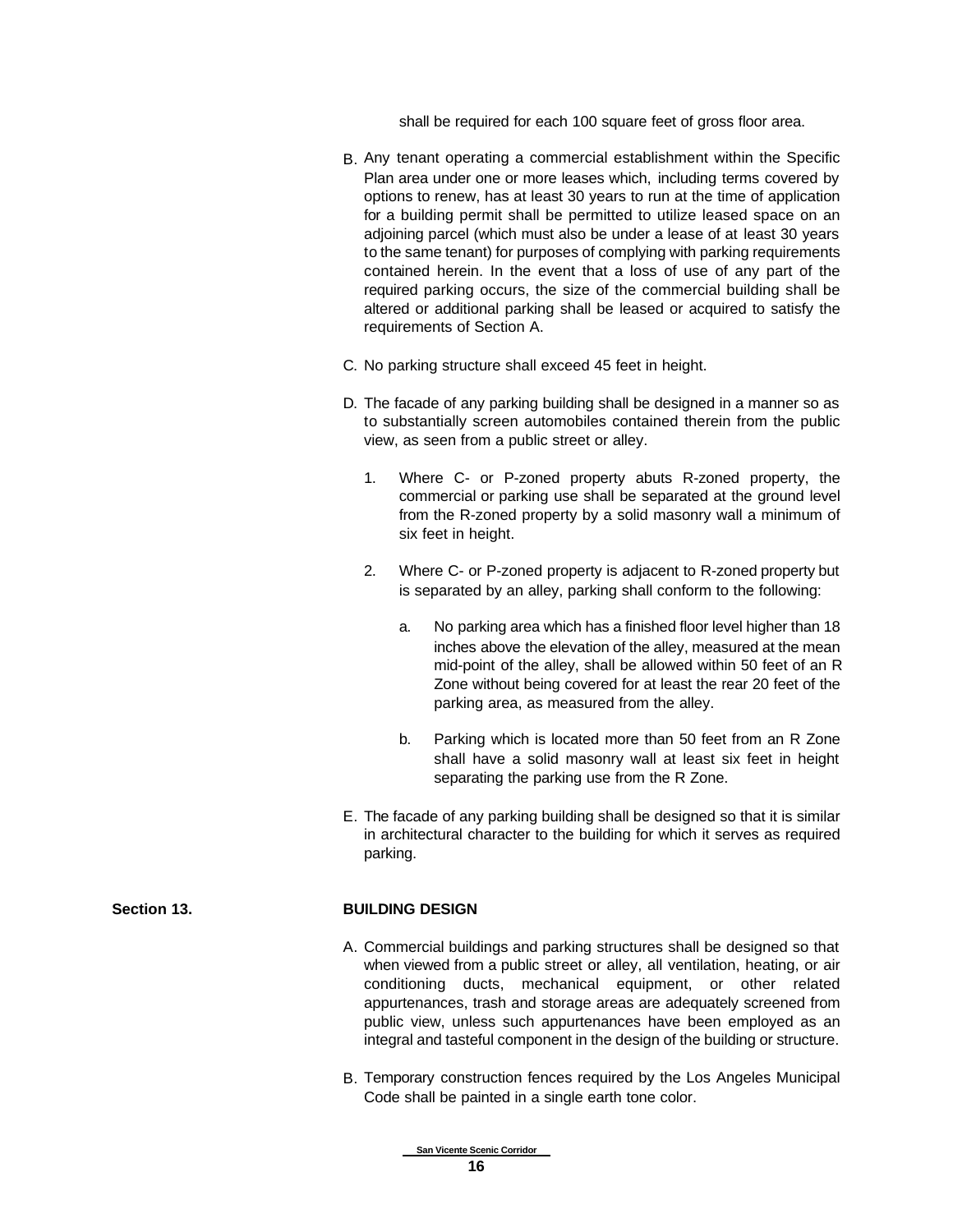|             |                                               | C. Through block connection. In conjunction with the construction of a new<br>building or the enlargement of an existing building which provides parking<br>behind or under the building, pedestrian access shall be provided directly<br>from the parking areas to the ground floor retail areas.                                                                                                                     |  |  |
|-------------|-----------------------------------------------|------------------------------------------------------------------------------------------------------------------------------------------------------------------------------------------------------------------------------------------------------------------------------------------------------------------------------------------------------------------------------------------------------------------------|--|--|
|             |                                               | D. Ducts and vents for air conditioning, ventilation, or other mechanical<br>equipment shall be designed so that noise, odors, and/or fumes shall be<br>minimized to the extent practical for adjacent or nearby commercial or<br>residential properties.                                                                                                                                                              |  |  |
| Section 14. | <b>UTILITIES</b>                              |                                                                                                                                                                                                                                                                                                                                                                                                                        |  |  |
|             |                                               | As commercial buildings and structures are replaced, the utility lines which<br>service the new structures shall be placed underground, at no cost to the<br>City of Los Angeles, pursuant to City policy of eliminating overhead power<br>distribution within Scenic Corridors over a period of time.                                                                                                                 |  |  |
| Section 15. |                                               | <b>DESIGN REVIEW PROCEDURES</b>                                                                                                                                                                                                                                                                                                                                                                                        |  |  |
|             |                                               | The purpose of this Section is to provide guidelines and a process for review<br>and approval of exterior and/or site design of any new building or structure<br>(other than a single-family residence), exterior remodeling, projects (other<br>than maintenance and repair work), and commercial signage located within<br>the San Vicente Scenic Corridor Specific Plan area.                                       |  |  |
|             |                                               | A. Jurisdiction. No building permit shall be issued unless the project has<br>been reviewed and approved in accordance with the Design Review Board<br>Procedures of Section 16.50 and the Specific Plan Procedures of<br>Section 11.5.7 of the LAMC:                                                                                                                                                                  |  |  |
|             | 1.                                            | The construction of any new building or structure (other than a<br>single-family residence); or                                                                                                                                                                                                                                                                                                                        |  |  |
|             | 2.                                            | Exterior remodeling (other than maintenance and repair work); or                                                                                                                                                                                                                                                                                                                                                       |  |  |
|             | 3.                                            | Signs.                                                                                                                                                                                                                                                                                                                                                                                                                 |  |  |
|             | <b>B. The San Vicente Design Review Board</b> |                                                                                                                                                                                                                                                                                                                                                                                                                        |  |  |
|             | 1.                                            | Authority. The authority, duties, and review procedures applicable<br>to the San Vicente Design Review Board shall comply with Section<br>16.50 of the LAMC and the procedures in this Section.                                                                                                                                                                                                                        |  |  |
|             | 2.                                            | <b>Composition.</b> The San Vicente Design Review Board shall consist<br>of seven voting members. Three members shall reside within the<br>Specific Plan area, or the immediately adjacent area no greater<br>than one mile from the outermost boundary of the Specific Plan<br>area, and one member shall own a retail business or be a<br>managerial employee of a retail business within the Specific Plan<br>area. |  |  |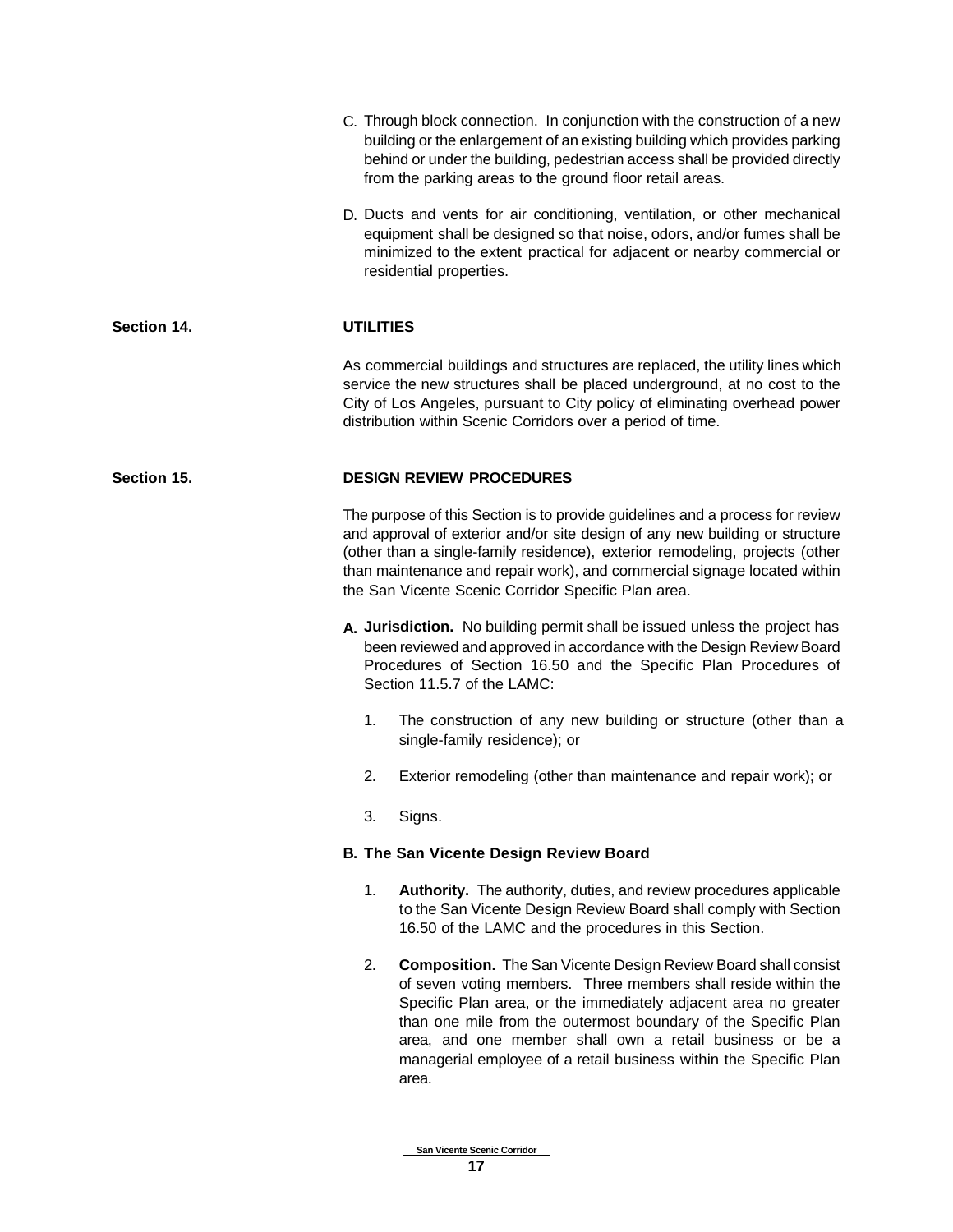- 3. **Development of design guidelines.** The San Vicente Design Review Board shall propose and the City Planning Commission shall adopt specific design guidelines to implement provisions established in Section 16. Said guidelines may be illustrations, interpretations, standards or policies, and may address the color, materials, texture and/or design of features including but not limited to Signs, street furniture, trash containers, landscaping, traffic direction and parking information signs and exterior building facades.
- 4. **Recommendation of Design Review Board**. The Design Review Board shall make its recommendation based upon the following criteria:
	- 1) All proposed structures, remodeling and Signs shall conform to all of the provisions contained within the San Vicente Scenic Corridor Specific Plan.
	- 2) The design motif of all proposed buildings or structures shall be applied with equal rigor to all externally visible elevations.
	- 3) Color and types of building materials shall be reasonably consistent with the nature of structures in the area.
	- 4) All proposed buildings shall be designed, to the extent feasible, so as not to cast objectionable shadows on adjacent properties.
	- 5) All open areas not utilized for building, driveways, parking areas, recreational facilities or walks shall be landscaped so that multiple-family or commercial uses are reasonably buffered from the view of single-family residences.

**Section 16. SEVERABILITY**

If any provision or clause of this ordinance or the application thereof to any person or circumstance is held to be unconstitutional or otherwise invalid by any court of competent jurisdiction, such invalidity shall not affect other ordinance provisions, clauses or applications thereof which can be implemented without the invalid provision clause or application, and to this end the provisions and clauses of this ordinance are declared to be severable.

### **Section 17. AMENDMENTS**

It is intended that as additional regulations with respect to the development of the area become necessary or desirable, such regulations may be added as amendments to the Specific Plan, in accordance with Section 11.5.7.G of LAMC.